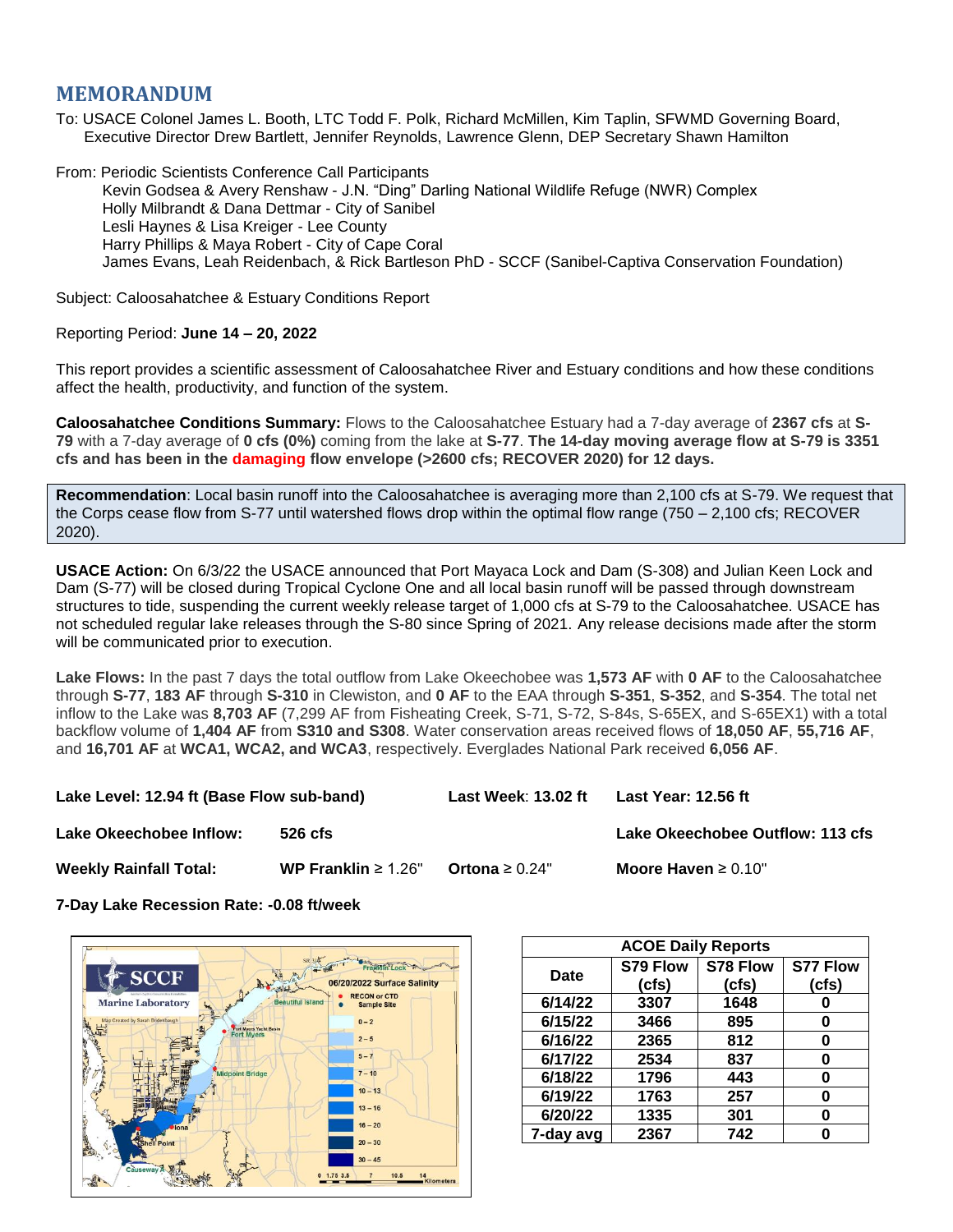



| <b>Light Penetration</b> |                   |                                |                  |                                |  |  |  |
|--------------------------|-------------------|--------------------------------|------------------|--------------------------------|--|--|--|
| <b>Site</b>              | 25% Iz            | <b>Target</b><br><b>Values</b> | <b>Turbidity</b> | <b>Target</b><br><b>Values</b> |  |  |  |
|                          | meters            |                                | <b>NTU</b>       |                                |  |  |  |
| <b>Fort Myers</b>        | ND                | > 1                            | <b>ND</b>        | < 18                           |  |  |  |
| <b>Shell Point</b>       | 1.29 <sup>°</sup> | >2.2                           | 1.5              | < 18                           |  |  |  |
| Causeway                 | $1.75^\circ$      | > 2.2                          | 1.5              | < 5                            |  |  |  |

*25% Iz is the depth (z) where irradiance (I) is 25% of surface irradiance. Target values indicate the depth of light penetration needed for healthy seagrass.* m measured, c calculated

**Cyanobacteria Status:** On 6/20/22 sampling for cyanobacteria by the Lee County Environmental Lab reported **the presence** of *Microcystis* and cyanobacterial filaments at the **Alva Boat Ramp** as light streaks. *Microcystis* and a dinoflagellate bloom were **present** upstream of the **Franklin Locks** with accumulation along the lock and sparse specks visible at the dock. *Dolichospermum* and *Microcystis* were **moderately abundant** at the **Davis Boat Ramp** as streaks with some accumulation along the seawall.

**Upper Estuary Conditions:** The 30-day average surface salinity at the Fort Myers Yacht Basin was 2.7 psu, within the suitable range for tape grass.

**Lower Estuary Conditions:** The average salinity at Shell Point RECON was 20 psu, within the optimal range for oysters, but below optimal for seagrass.

| <b>Monitor Site</b>           | Salinity (psu) <sup>a</sup><br>[previous week] | Diss $O2$<br><b>FDOM</b><br>$(mg/L)^b$<br>$(gsde)^c$ |     | Chlorophyll<br>(µg/L) <sup>d</sup> |
|-------------------------------|------------------------------------------------|------------------------------------------------------|-----|------------------------------------|
| <b>Beautiful Island</b>       | $0.3 - 0.3$ [0.2 - 0.3]                        | ---<br>-------                                       |     | -------                            |
| <b>Fort Myers Yacht Basin</b> | $0.3 - 0.5$ [0.3 - 2.7]                        |                                                      | --- |                                    |
| <b>Shell Point</b>            | $5.5 - 30$ [7.9 - 30]                          | $3.5 - 6.8$                                          | 100 | 2.7                                |
| <b>McIntyre Creek</b>         | $24.3 - 27.9$ [25.4 - 30.3]                    | $1.2 - 9.5$                                          |     | -------                            |
| <b>Tarpon Bay</b>             | $23.5 - 30.2$ [25.0 - 32.3]                    | $3.6 - 8.1$                                          |     | -------                            |
| <b>Wulfert Flats</b>          | -------                                        |                                                      |     |                                    |

## **Water Quality Conditions**

**Red values are outside of the preferred range.**

**<sup>a</sup> Salinity target values: BI < 5, FM < 10, SP = 10 – 30**

**<sup>b</sup> Dissolved O<sup>2</sup> target values: all sites > 4**

**<sup>c</sup> FDOM target values: BI < 70, FM < 70, SP < 11**

**<sup>d</sup> Chlorophyll target values: BI < 11, FM < 11, SP < 11** 

**<sup>s</sup> Single sonde lower and surface layer or surface grab lab measurement**

**------- no data**

**Red Tide:** On 6/17/22, the FWC reported that the red tide organism, *Karenia brevis* was observed at background and very low concentrations offshore of Collier County.

**Wildlife Impacts:** In the past week (6/14 – 6/20), the CROW wildlife hospital on Sanibel received 1 toxicosis patient: 1 osprey (still at CROW).

**Shellfish Advisory:** Shellfish harvest area **#6222/6232 Pine Island Sound Section 2 and 3 Shellfish Harvest Area (Matlacha Pass)** was **CLOSED** by the Florida Department of Agriculture and Consumer Services as of 6/20/22 due to reported fish kill and milky runoff.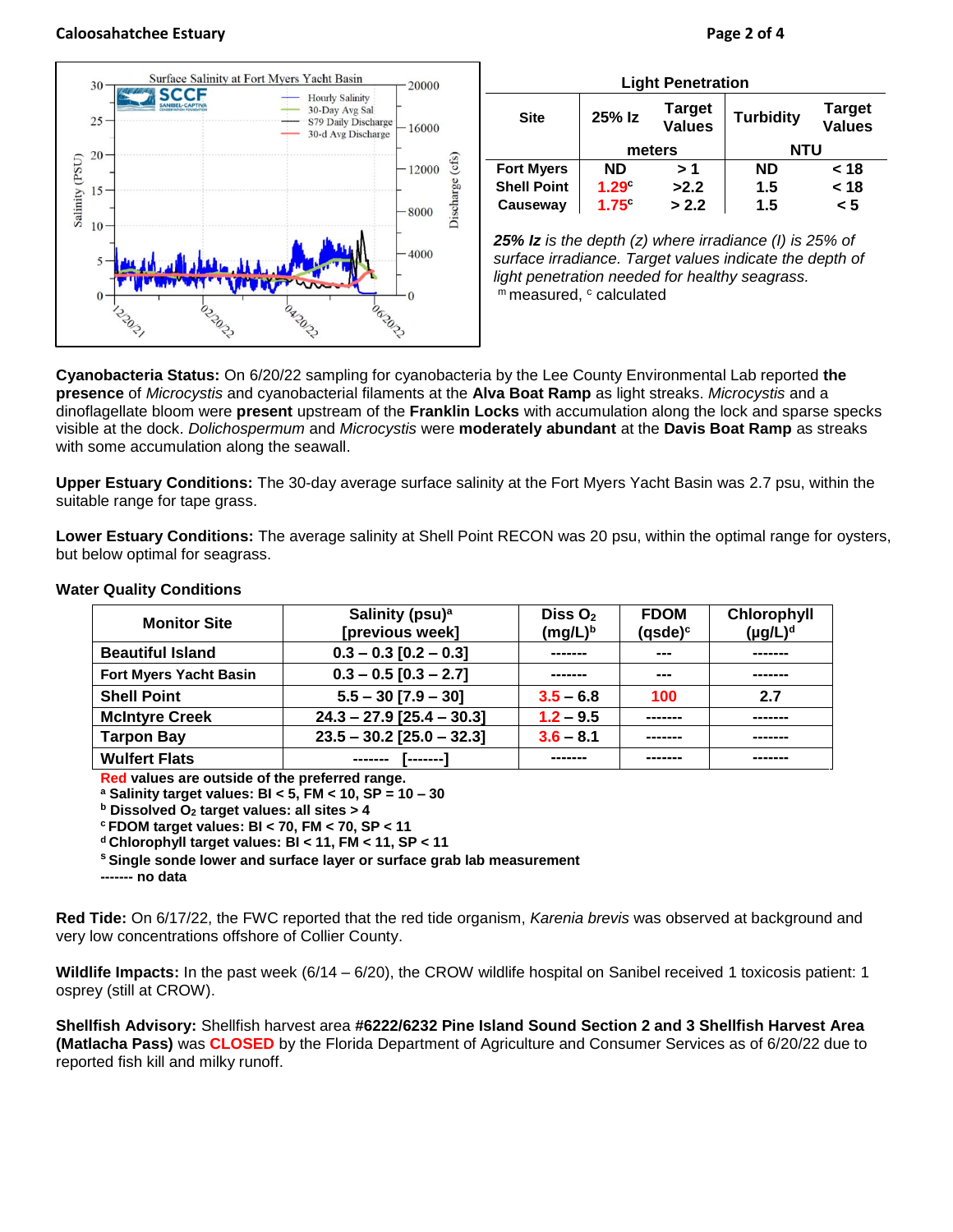

Daily average bottom salinity data for the last 14-days from sampling locations within the tidal Caloosahatchee River Estuary relative to oyster health (Sanibel, Shell Point and Cape Coral) and tape grass (Vallisneria americana) health (Ft. Myers only) conditions. Data are provisional and subject to change.



Water clarity at Lighthouse Beach Park on 6/20/22 at 1:38 PM on a rising tide (Low tide: 1.56 ft @ 12:38 PM). [Lighthouse Beach Park Virtual Tour.](https://aerialwq.sccf.org/lighthouse/virtualtour/)